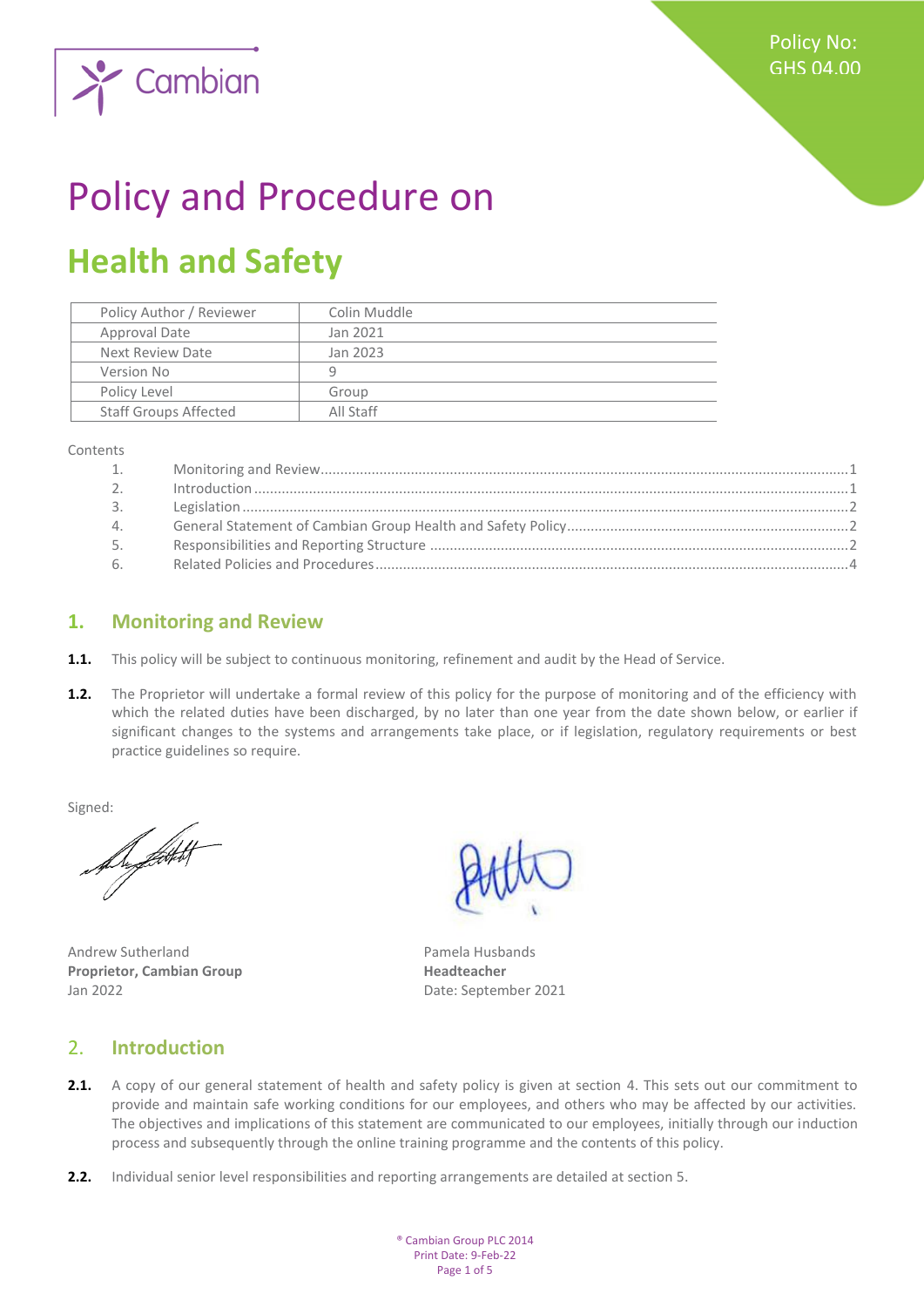

**2.3.** This policy is supported by our health and safety management system which details our arrangements for the effective management of our significant risks and exposures. This includes detailed policies and procedures, process for assessing risk, and our arrangements for emergencies, fire and first aid etc. These are listed at section 6.

#### <span id="page-1-0"></span>**3. Legislation**

- **3.1.** The purpose of this policy is to ensure that, as far as reasonably practicable, the safety of all employees, individuals in our care, visitors and any other individuals who may be affected by our activities is safeguarded through compliance with relevant health and safety legislation including:
	- Control of Asbestos Regulations 2012
	- Control of Substances Hazardous to Health Regulations 2002
	- Electricity at Work Regulations 1989
	- Equality Act 2010
	- Gas Safety (Installation and Use) Regulations 1994 and 1998
	- Health and Safety (Display Screen Equipment) Regulations 1992
	- Health and Safety (First Aid) Regulations 1991
	- Health and Safety (Safety Signs and Safety Signals) Regulations 1996
	- Health and Safety at Work etc. Act 1974
	- Management of Health and Safety at Work Regulations 1999
	- Manual Handling Operations Regulations 1992
	- Personal Protective Equipment at Work Regulations 1992
	- Regulatory Reform (Fire Safety) Order 2005
	- Reporting of Injuries, Diseases and Dangerous Occurrences Regulations 2013,
	- Work at Height Regulations 2005
	- Workplace (Health, Safety and Welfare) Regulations 1992

### <span id="page-1-1"></span>4. General Statement of Cambian Group Health and Safety Policy

- **4.1.** It is our policy to ensure, so far as is reasonably practicable, the safety of all employees and any other persons who may be directly affected by the activities of the Company.
- **4.2.** So far as is reasonably practicable, Cambian Group will also:
	- Aim to achieve compliance with legal requirements through good occupational health and safety performance.
	- Provide adequate resources to implement this policy.
	- Establish and maintain a safe and healthy working environment.
	- Ensure that significant risks arising from work activities under our control are eliminated or adequately controlled.
	- Develop and implement appropriate occupational health and safety procedures, and safe working practices.
	- Include the management of health and safety as a specific responsibility of registered managers/heads/principals at all levels.
	- Ensure this policy is understood and implemented throughout the organisation.
	- Involve employees in health and safety decisions through consultation and co-operation.
	- Maintain workplaces under our control in a condition that is safe and without risk to health.
	- Regularly review compliance with the policy and the management system that support it.

### <span id="page-1-2"></span>5. Responsibilities and Reporting Structure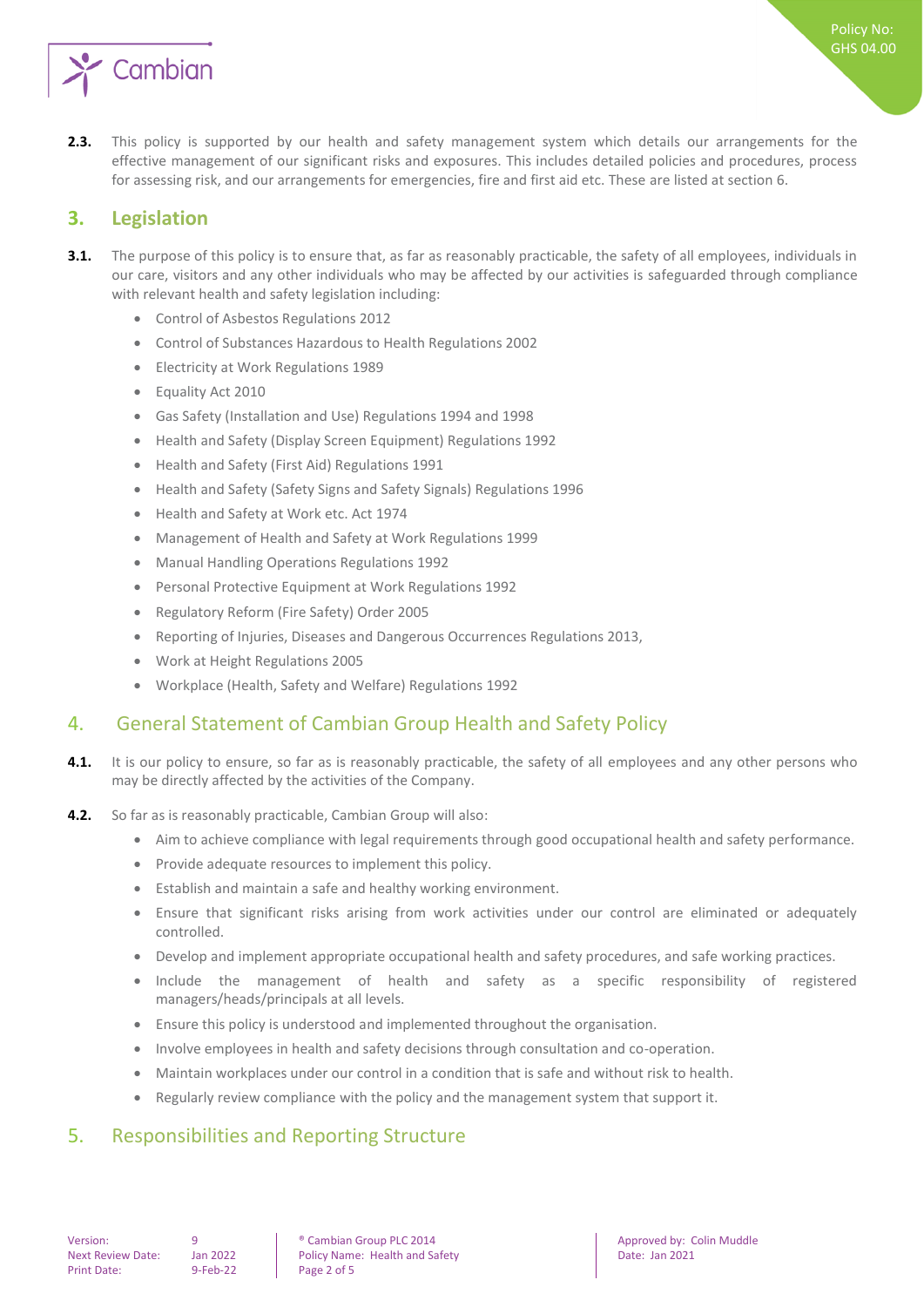

- **5.1.** To meet the objectives of our health and safety policy we have clearly defined senior level responsibilities for the management of health and safety. These are summarised in the following organogram.
- **5.2.** This hierarchy does not necessarily represent the organisation for other business activities.
- **5.3.** The Chief Operating Officer has ultimate responsibility for the formulation and implementation of the company's health and safety policy, and in particular for:
	- Ensuring that the necessary arrangements are in place for managing health and safety effectively, and that senior managers are accountable for health and safety.
	- Considering health and safety during the planning and implementation of business strategy.
	- Ensuring there are sufficient resources for meeting the objectives of the health and safety policy.
	- Including health and safety on the agenda of Board meetings and senior executive meetings.
	- Ensuring arrangements are in place to monitor and review health and safety performance across the company, including accidents and incidents; and ensuring that the necessary amendments are made to relevant policies, procedures and processes.
	- Periodically reviewing the objectives of the health and safety policy.
- **5.4.** Specific overall responsibility for the management of our health and safety programme on a day to day basis has been assigned to the Caretech Group Compliance and Regulation Director supported as appropriate by the Chief Operating Officer, Director of Facilities Maintenance and Group Clinical Lead . This includes:
	- Ensuring that the objectives of health and safety policy are implemented.
	- Ensuring that health and safety is considered prior to the implementation of new processes.
	- Ensuring that suitable policies and procedures are provided and implemented to meet the objectives of the health and safety policy.
	- Ensuring that there is a training policy in place so that employees are competent for their respective roles and their health and safety responsibilities.
	- Ensuring that arrangements are in place for the elimination or control of risks in relation to health and safety.
	- Ensuring suitable emergency arrangements are in place in relation to fire, accidents and first aid.
	- Ensuring suitable controls are in place for the effective management of contractors.
	- Ensure that reports, recommendations and notices issued by enforcement authorities, external auditors, and other relevant parties are evaluated and actioned within allocated timescales.
	- Ensuring that contractors are competent for the work they carry out and operate to an effective permit to work system where applicable.
	- Monitoring performance in relation to health and safety and reporting to the Chief Operating Officer on progress against the objectives of the health and safety policy.
	- Reviewing accidents and other incidents in relation to health and safety and reporting to the Chief Operating Officer on the outcome of these investigations.
	- Ensuring that all the essential elements of the health and safety system are implemented, monitored and reviewed.
- **5.5.** Day to day responsibility for the management of health and safety at individual locations is delegated to School Heads/Principals and Registered Managers of each individual location. This includes:
	- Ensuring risk assessments are completed and reviewed for all significant work activities and the results of these assessments are implemented and communicated to employees.
	- Ensuring that the arrangements for fire, first aid, accidents and emergencies are implemented.
	- Ensuring that accident and incidents have been reported, recorded, notified and investigated as appropriate, and records are maintained.
	- Monitor health and safety standards on site at regular intervals and ensure remedial action is implemented.
	- Ensuring that employees receive adequate training, information, instruction and supervision to discharge to their specific health and safety responsibilities.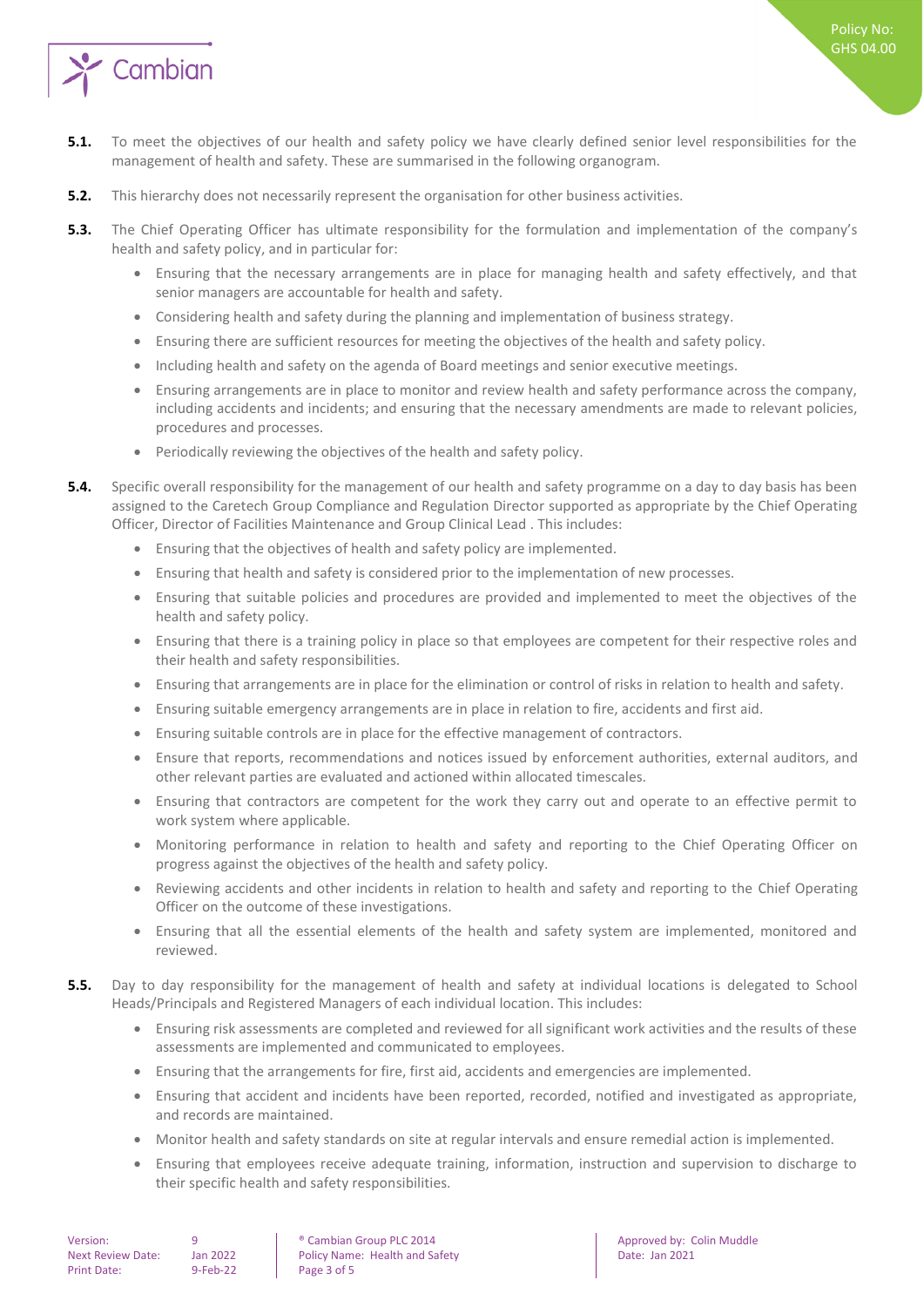

- Promptly informing the Group Compliance and Regulation Director of any significant health and safety failure.
- Providing the Group Compliance and Regulation Director with regular reports on health and safety performance.
- Ensuring that local health and safety records and documentation are complete and are systematically stored.
- **5.6.** Health and safety performance is reviewed locally on a monthly basis against defined key point indicators.
- **5.7.** Health and safety risks are reviewed at a corporate level at the Quarterly Care Quality Committee.
- **5.8.** Summary data is then submitted for review at the PLC Board.

#### <span id="page-3-0"></span>6. Related Policies and Procedures

- **6.1.** GHS 04.01 Accidents/Incidents
- **6.2.** GHS 04.02 Asbestos **6.3.** GHS 04.03 Checklists **6.4.** GHS 04.04 Consultation **6.5.** GHS 04.05 Contractors **6.6.** GHS 04.06 Control of Substances Hazardous to Health **6.7.** GHS 04.07 Disability Discrimination **6.8.** GHS 04.08 Display Screen Equipment **6.9.** GHS 04.09 Fire Safety **6.10.** GHS 04.10 First Aid **6.11.** GHS 04.11 Gas Safety **6.12.** GHS 04.12 Lone Working **6.13.** GHS 04.13 Manual Handling **6.14.** GHS 04.14 Medical Oxygen **6.15.** GHS 04.15 New and Expectant Mothers **6.16.** GHS 04.16 Permit to Work **6.17.** GHS 04.17 Personal Protective Equipment (PPE) **6.18.** GHS 04.18 Risk Assessments **6.19.** GHS 04.19 Slips and Trips **6.20.** GHS 04.20 Statutory Inspection **6.21.** GHS 04.21 Water Safety **6.22.** GHS 04.22 Work at Height **6.23.** GHS 04.23 Workplace Safety **6.24.** GHS 04.24 Work Equipment